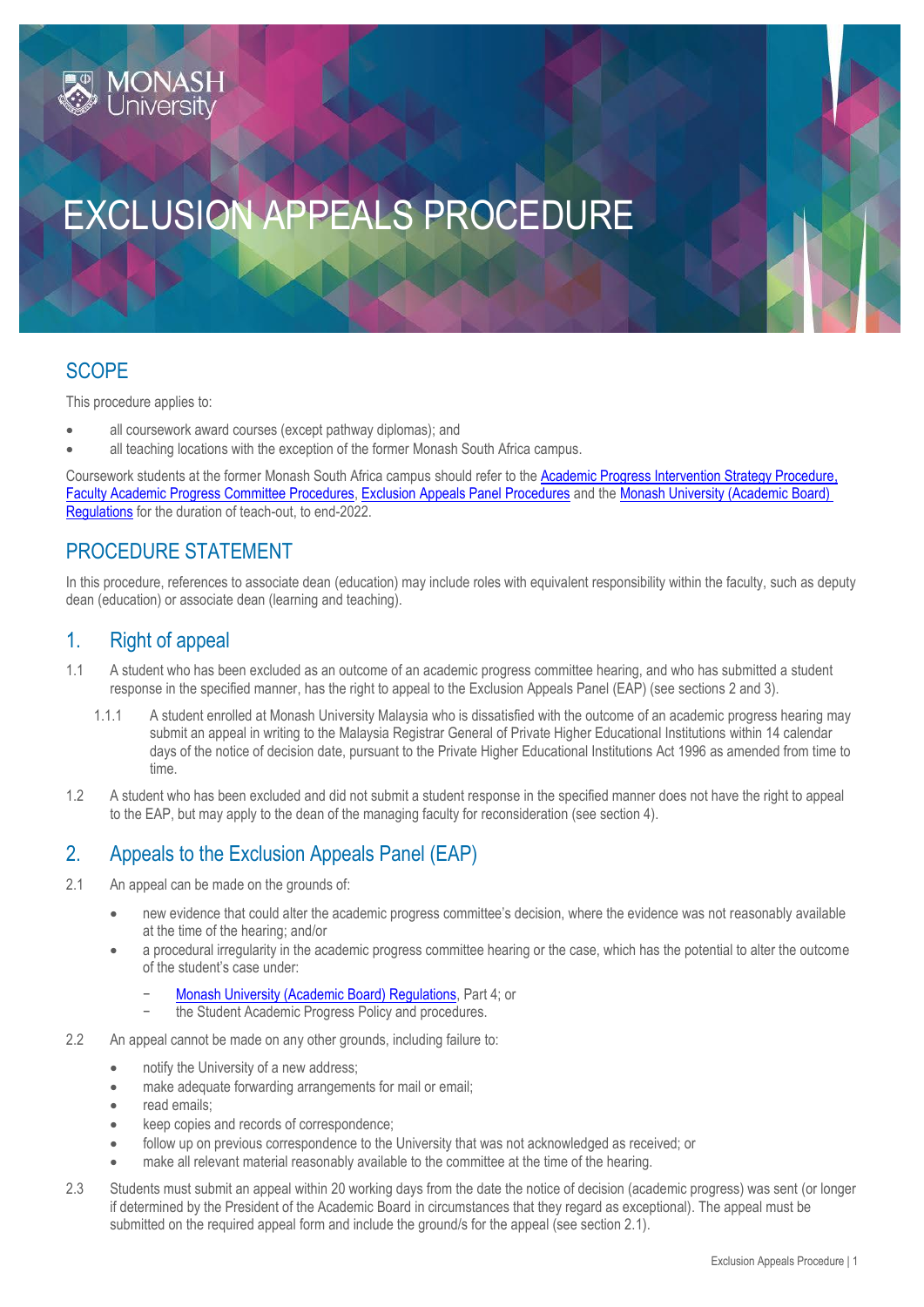- 2.4 Within 10 working days of the appeal being received, the EAP executive officer will provide the student any material the EAP member may use in their deliberations. This includes the hearing record and APC chair response. The student will be notified if there is any delay in the timeframe. The student will be given an opportunity to comment on the material within five working days.
- 2.5 After the student has had the opportunity to comment on the material to be used for the appeal, the EAP executive officer will refer the appeal to a member of the EAP, who must then determine the appeal within 10 working days.

## 3. Exclusion Appeals Panel (EAP)

3.1 The EAP consists of decision makers appointed by Academic Board.

#### Role of EAP member

- 3.2 The EAP member will act fairly and impartially in determining if the appeal is upheld on the ground/s submitted by the student.
- 3.3 The EAP member must not be working in the student's managing faculty. An exception can be made when the appeal raises a complex issue of a legal nature and the EAP member must have legal qualifications to determine the appeal. Where the complexity of the appeal is unclear, the Deputy Vice-Chancellor (Education) (or delegate) will determine if the appeal raises a complex issue of a legal nature.
- 3.4 If the EAP member feels they are unable to fulfil these obligations, the EAP member must be replaced by another EAP member. The student will be notified of the change and given five working days to respond.

#### Determining if there is a case for an appeal

- 3.5 The EAP member will review the student's notice of appeal and may:
	- dismiss the appeal if satisfied that it is frivolous, vexatious, misconceived or lacking in substance; or
	- find that grounds for an appeal exist.
- 3.6 Before making a decision, the EAP member will consider any comments the student has made on the content of the hearing record. The EAP member can discuss the appeal grounds with the academic progress committee chair. If the response of the chair raises a substantial new matter of which the student is not aware, the EAP member must provide the student with an opportunity to comment on the substance of the chair's response before the EAP member can consider dismissing the appeal.

#### Where grounds for appeal exist

- 3.7 Where the EAP member determined that grounds for an appeal exist, they may:
	- determine the appeal on the material available; or
	- convene an Exclusion Appeal Committee (EAC) hearing.
- 3.8 In determining whether to convene an EAC hearing, the EAP member must consider:
	- the ground/s for an appeal and the material available or that could be available to the EAP member;
	- whether full and sufficient evidence is available to determine the appeal;
	- whether the faculty and student have had or could have had an adequate opportunity to respond to the issues raised in the appeal without an EAC hearing;
	- whether an EAC hearing would be helpful to resolve any conflicts in the evidence for the appeal; and
	- whether an EAC hearing is likely to decide the appeal.
- 3.9 If the appeal is to be determined without an EAC hearing, the EAP member will make their decision based on the materials and the student response.
- 3.10 If an EAC hearing is convened by the EAP member, a notice of EAC hearing must be sent to the student with a deemed delivery date at least 10 working days before the EAC hearing. The student can agree in writing to a shorter notice period.

#### The Exclusion Appeals Committee (EAC) hearing

- 3.11 All EAC hearings will be conducted in English.
- 3.12 A faculty representative (who was a member of the original academic progress committee, where possible) will be present at the EAC hearing. Their role is to assist the EAP member in their enquiries and inform them of the procedures followed by the academic progress committee.
- 3.13 The academic progress committee representative and the student can present evidence and make submissions to the EAP member.
- 3.14 The EAP member is responsible for ensuring the conduct of the EAC hearing and determination of the appeal are fair and efficient.
- 3.15 The EAC hearing must be confined to the grounds of the appeal. The EAC hearing will not consider whether the EAP agrees with the decision of the academic progress committee.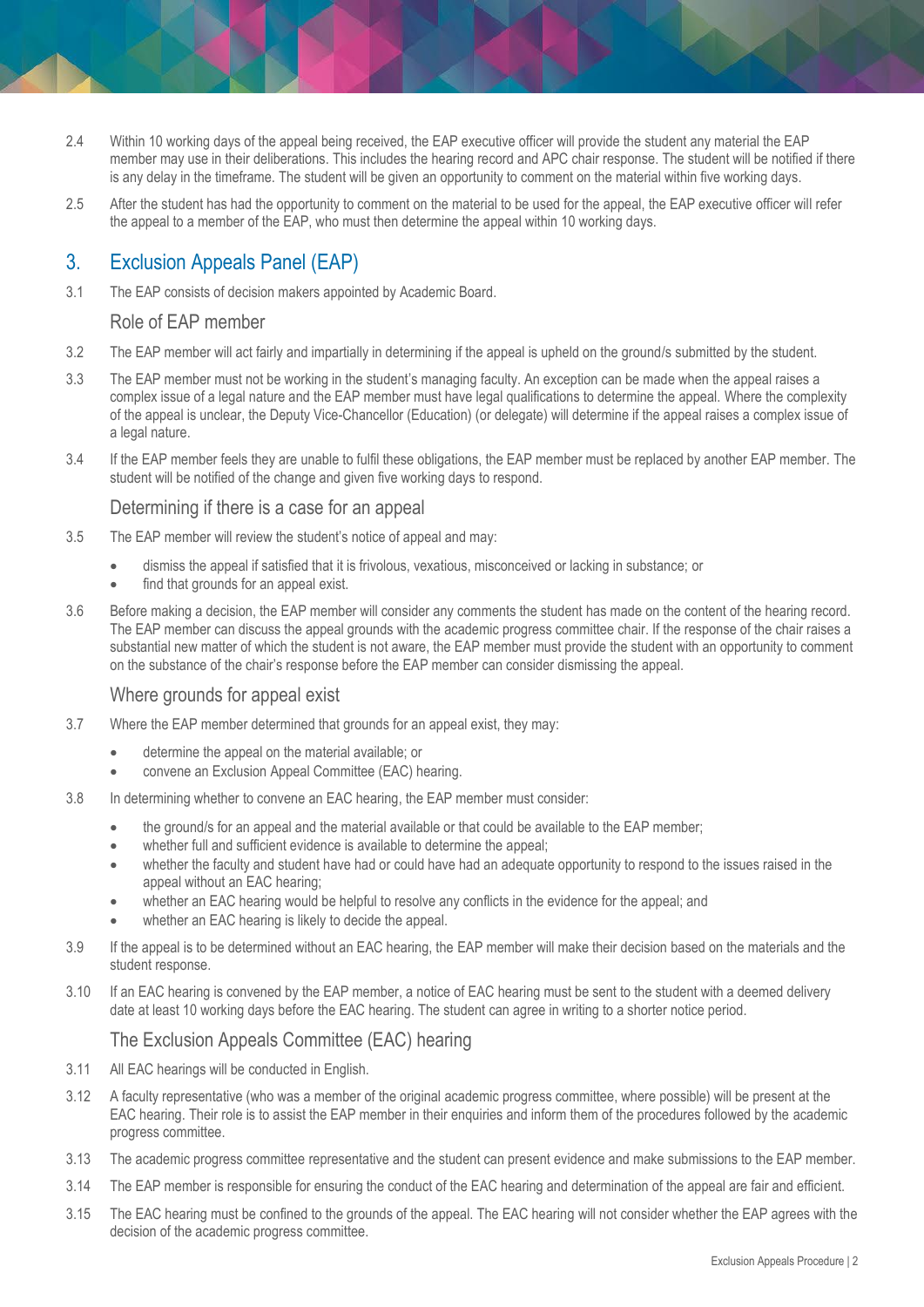3.16 The conduct of the EAC hearing must be sufficiently flexible to respond to the circumstances of the particular case. The EAC hearing should give the student a reasonable (but not unlimited) opportunity to present evidence and arguments in support of the appeal grounds.

#### Student attendance

- 3.17 The student can appear in person at the EAC hearing, submit written evidence and make oral submissions.
- 3.18 If the student is unable to appear in person, the student can make alternative arrangements with the EAP executive officer at least three working days before the EAC hearing.
- 3.19 Students who do not intend to attend the EAC hearing must inform the EAP executive officer at least three working days before the EAC hearing date. Students who cannot attend the EAC hearing due to unforeseen circumstances beyond their control must notify the EAP executive officer immediately. The student can submit further written material in support of their appeal to be considered by the EAP in their absence.
- 3.20 If the student does not attend the EAC hearing, the appeal will be heard based on the written submissions by the student and any faculty response.

#### Student support person

- 3.21 Students can be accompanied and assisted at the EAC hearing by one support person.
	- 3.21.1 Students at Monash University Malaysia may be accompanied, assisted and represented by an employee or student of Monash University Malaysia.
- 3.22 The details of the support person must be provided to the EAP executive officer at least two working days before the EAC hearing. The support person can be:
	- a student of the University;
	- a member of staff of the University;
	- a member of staff of a recognised Monash student association, or
	- another person approved by the EAP member.
- 3.23 A student who wishes to have a support person with legal qualifications must give five working days' notice to the EAP executive officer and seek approval from the EAP member. If approval is given, the academic progress committee representative can also be accompanied and assisted by a legal practitioner.

#### **Witnesses**

- 3.24 It is the student's responsibility to make arrangements for any witnesses to attend the EAC hearing and give evidence. The details of any witnesses attending must be provided to the EAP executive officer at the time the appeal is submitted.
- 3.25 A witness is only permitted to be present in the EAC hearing room when they are giving evidence.

#### Conducting the EAC hearing

- 3.26 The persons who attend the EAC hearing are:
	- the EAP member;
	- the EAP executive officer:
	- the student:
	- any witnesses;
	- the student support person;
	- the faculty academic progress committee representative; and
	- other staff whose services are required.
- 3.27 For double degree students who are appealing their exclusion from one or both faculties, where a representative from the nonmanaging faculty was co-opted to the original academic progress committee, a committee member from the non-managing faculty (the original co-opted member where possible) must be present.
- 3.28 The student will be notified of the persons attending the EAC hearing in the notice of EAC hearing. Any objections must be submitted to the EAP executive officer at least two working days before the EAC hearing.
- 3.29 When an objection is upheld, the EAC hearing must be conducted according to that decision. This can require adjournment of the EAC hearing or replacement of the EAP member. If the objection is denied, the EAC hearing will proceed.
- 3.30 The academic progress committee representative/s must outline the procedures followed by the committee and any evidence or other matters they consider relevant.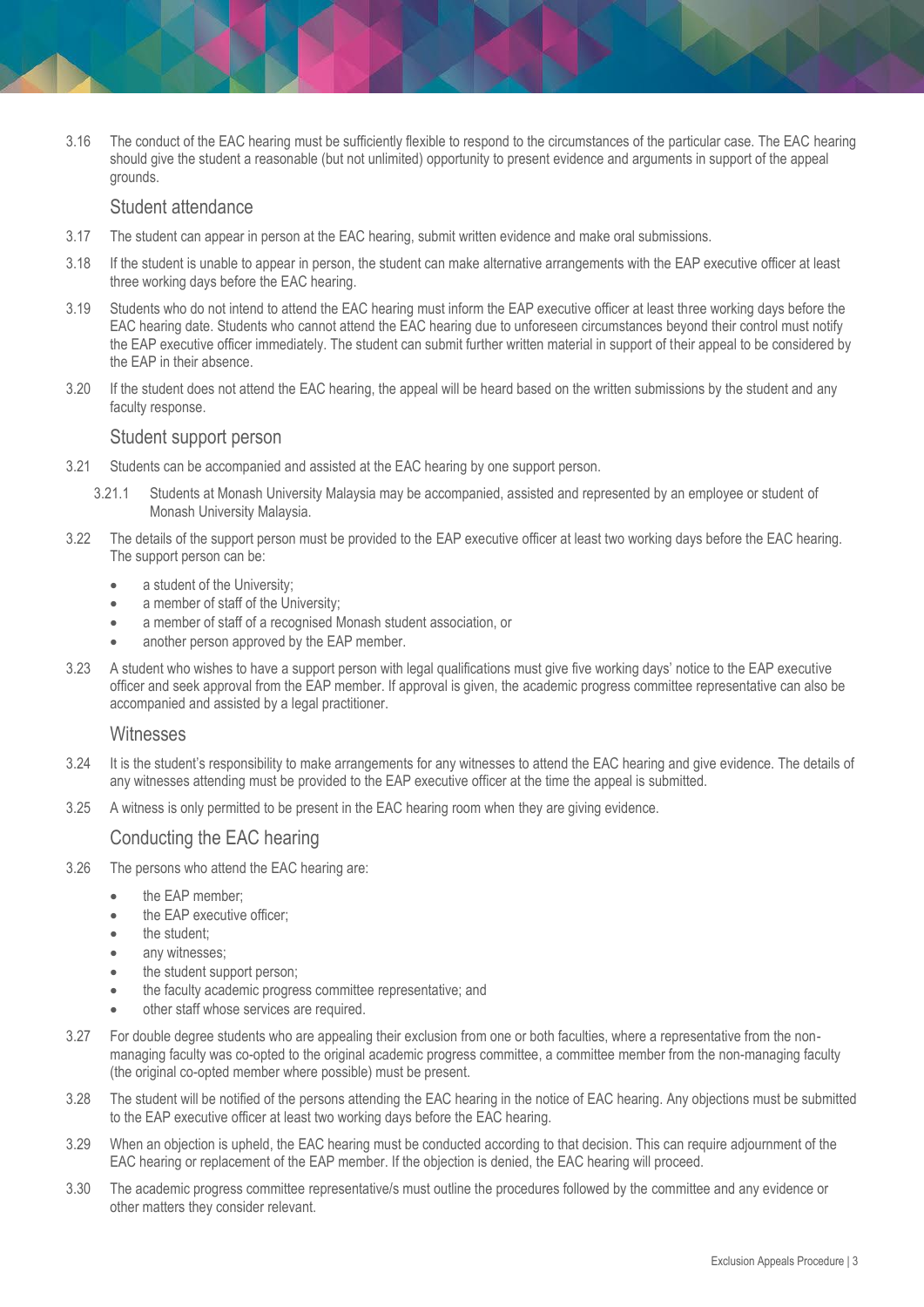- 3.31 The EAP member must provide the student with an opportunity to comment on the statements made by the academic progress committee representative/s.
- 3.32 The EAP member will invite the student to outline their case. The student support person can add any comments on the appeal.
- 3.33 The academic progress committee representative will be invited to comment on the statements made by or on behalf of the student.
- 3.34 The EAP member can ask both the student and committee representative/s any questions. The student and the academic progress committee representative must direct any questions to the EAP member. Except with the EAP member's permission, the student and academic progress committee representative must not question each other directly.

#### The appeal decision

- 3.35 Following consideration of the appeal material by the EAP member or convening of the EAC hearing, the EAP member must either:
	- dismiss the appeal; or
	- uphold the appeal and refer the case back to the dean of the managing faculty for consideration.
- 3.36 If the EAP member dismisses the appeal, there is no further right of appeal and the decision of the academic progress committee to exclude the student stands.
- 3.37 Where the appeal is upheld and is referred back to the dean for consideration, the dean (or delegate) may:
	- allow the student to remain enrolled without conditions;
	- allow the student to remain enrolled with conditions; or
	- refer the student to a re-hearing before a new APC.
- 3.38 Where possible, the student will be informed of the outcome of their appeal at the end of the EAC hearing.
- 3.39 Within five working days of the decision, whether or not a hearing has been convened, the student, managing faculty and ESOS Reporting Team (if an international student) must be sent a notice of decision (EAP) that outlines the reasons for the decision.
- 3.40 Where the decision is that the student remains excluded, the notice of decision (EAP) must notify the student:
	- that the decision may impact their visa (for international students) or government benefits (for eligible domestic students); and
	- of their right to apply to the Victorian Ombudsman for a review of the decision.
- 3.41 A student enrolled at Monash University Malaysia who is dissatisfied with the outcome of an EAP review may submit an appeal in writing to the Malaysia Registrar General of Private Higher Educational Institutions within 14 calendar days of the notice of decision date, pursuant to the Private Higher Educational Institutions Act 1996 as amended from time to time.

## 4. Application to the dean for reconsideration

- 4.1 Where a student applies to the dean of the managing faculty for a reconsideration, this application must be submitted in writing to the executive officer within 20 working days of the deemed delivery date of the notice of decision (academic progress) (or longer if determined by the dean in circumstances that they regard as exceptional).
- 4.2 An application for reconsideration may only be made on the basis that there were exceptional circumstances beyond the student's control (see sections 4.3 and 4.4) which resulted in them being unable to submit a student response.
- 4.3 Exceptional circumstances beyond the student's control include:
	- **•** serious illness requiring hospitalisation;
	- death of a close family member or person with whom the student has had a significant relationship;
	- major political upheaval or natural disaster in the student's home country;
	- **emergency travel to their home country; and**
	- another incident of equivalent seriousness.
- 4.4 The following will not be accepted as exceptional circumstances. Failure to:
	- notify the University of a new address;
	- make adequate forwarding arrangements for mail or email;
	- read emails;
	- keep copies and records of correspondence; or
	- follow up on previous correspondence to the University that was not acknowledged as received.
- 4.5 The dean (or delegate) will consider the application and may:
	- if satisfied that exceptional circumstances exist, set aside the exclusion and decide to:
		- allow the student to remain enrolled without conditions: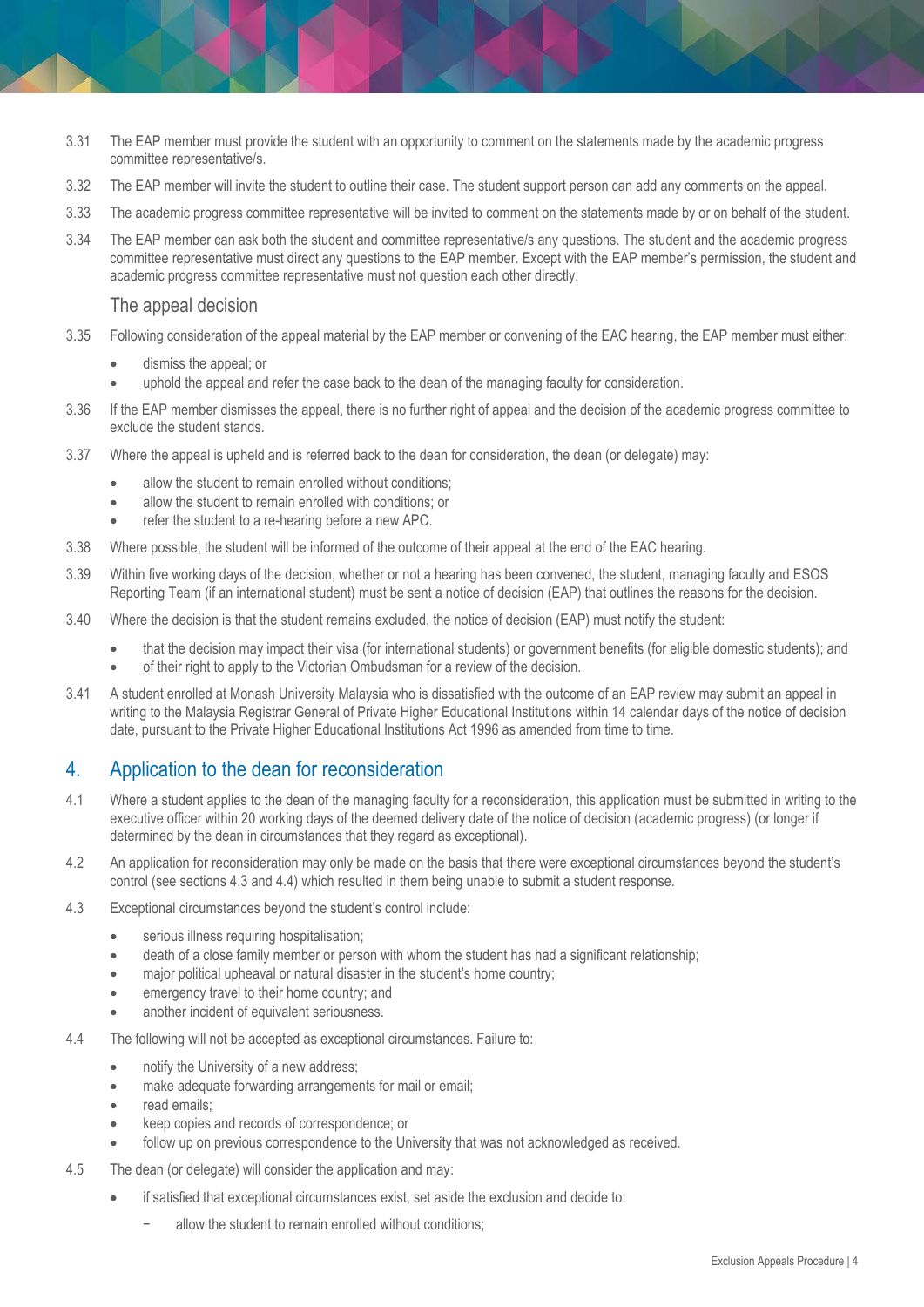- allow the student to remain enrolled with conditions; or
- refer the matter to an academic progress committee for re-hearing (see section 5); or
- if satisfied that exceptional circumstances do not exist, dismiss the application for reconsideration and the decision to exclude the student will stand.
- 4.6 The student must be sent a notice of decision (application to dean) that outlines the reasons for the decision within 10 working days. The decision of the dean (or delegate) is final and is not subject to any further appeal within the University. The notice of decision (application to dean) will inform students of their right to apply to the Victorian Ombudsman for a review of the decision.

## 5. Academic progress committee re-hearings

- 5.1 An appeal upheld by the EAP member or application for reconsideration upheld by the dean (or delegate) can result in an academic progress committee re-hearing.
- 5.2 A notice setting out the details of the re-hearing must be sent at least five working days before the re-hearing date. The student may agree in writing to a shorter time frame.
- 5.3 The membership of an academic progress committee re-hearing must be different to the original hearing. Where the committee rehearing is based on a successful EAP appeal, the EAP member can determine if the chair of the academic progress committee rehearing must be an EAP member. Where the re-hearing is chaired by an EAP member it must not be the member who decided the appeal.
- 5.4 An academic progress committee re-hearing requires the new committee to hear and determine the student's case, including considering any new evidence that was relevant to the appeal.
- 5.5 The academic progress committee re-hearing will be conducted according to th[e Academic Progress Committee Procedure.](https://publicpolicydms.monash.edu/Monash/documents/1935787)
- 5.6 A student may only appeal a decision of an academic progress committee re-hearing to the EAP on the grounds of procedural irregularity (see section 2).

| Means by which students meet the academic requirements of their course and progress to course<br>completion                                                                                                                                                                                                                      |
|----------------------------------------------------------------------------------------------------------------------------------------------------------------------------------------------------------------------------------------------------------------------------------------------------------------------------------|
| The committee responsible for reviewing students' academic progress and determining whether they can<br>continue their enrolment at the University.                                                                                                                                                                              |
| The date a notice is deemed to have been delivered to the student after applying the delivery times set out<br>in regulation 37 of the Monash University (Academic Board) Regulations.                                                                                                                                           |
| Enrolment conditions are mandatory conditions that can be applied in subsequent academic progress<br>review periods to a student's unit or course enrolment. Compliance with enrolment conditions can be taken<br>into consideration by the academic progress committee when considering exclusion.<br>Enrolment conditions can: |
| limit the number of credit points a student can enrol in in a specific teaching period/s; and/or<br>specify or limit the type of units that can be enrolled in.<br>$\bullet$                                                                                                                                                     |
| The faculty assigned responsibility for coordinating administrative matters for a course (including but not<br>restricted to admission, enrolment, course advice, academic progress and academic referral). For double<br>degree courses the managing faculty is as specified in the University Handbook.                        |
| A notice that formally advises the student of the outcome of the academic progress committee hearing, the<br>reasons for the decision and any right to appeal.                                                                                                                                                                   |
| A notice that formally advises the student of the outcome of their appeal to the dean for an academic<br>progress committee re-hearing, the reasons for the decision and any right to appeal.                                                                                                                                    |
| A notice that formally advises the student of the outcome of their appeal to the Exclusion Appeals Panel,<br>the reasons for the decision and any right to appeal.                                                                                                                                                               |
| A notice that formally advises the student that their appeal to the Exclusion Appeals Panel will be<br>determined at an Exclusion Appeals Committee (EAC) hearing, and provide details of the EAC hearing.                                                                                                                       |
|                                                                                                                                                                                                                                                                                                                                  |

# **DEFINITIONS**